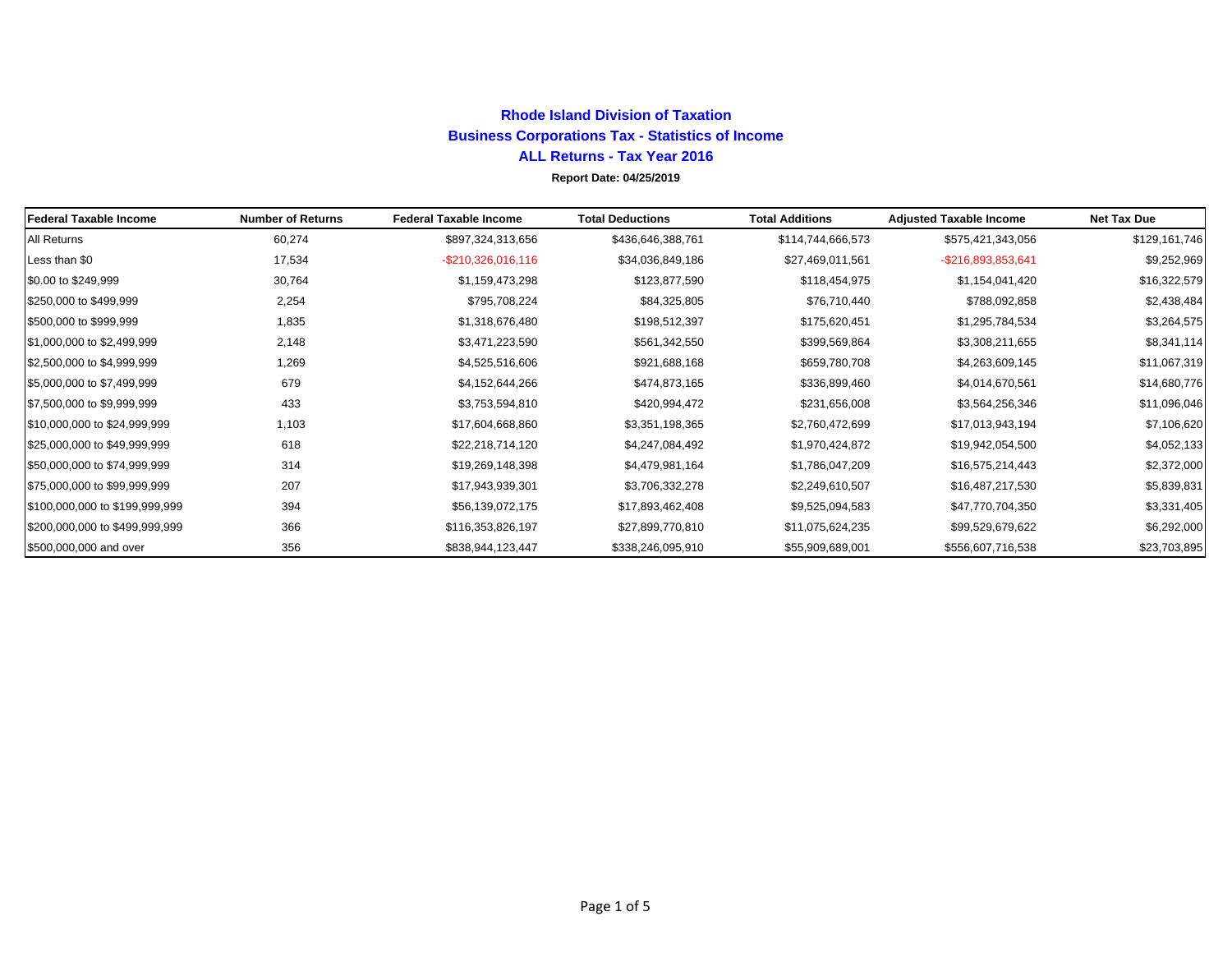#### **Rhode Island Division of TaxationBusiness Corporations Tax - Statistics of Income All Returns - Deductions from Federal Taxable Income - Tax Year 2016 Report Date: 04/25/2019**

|                                | Number of | <b>Net Operating Loss</b> |                  | <b>Special Deductions</b> |                   | <b>Exempt Dividends and Interest</b> |                   | Foreign Dividends and Gross-Up |                  | <b>Bonus Depreciation and Sec 179</b> |                  | <b>Discharge of Indebtedness</b> |                 |
|--------------------------------|-----------|---------------------------|------------------|---------------------------|-------------------|--------------------------------------|-------------------|--------------------------------|------------------|---------------------------------------|------------------|----------------------------------|-----------------|
| <b>Federal Taxable Income</b>  | Returns   | Count                     | Amount           | Count                     | Amount            | Count                                | Amount            | Count                          | Amount           | Count                                 | Amount           | Count                            | Amount          |
| All Returns                    | 60,274    | 2,083                     | \$28,344,785,749 | 1.277                     | \$162,894,368,595 | 1.808                                | \$134,208,826,590 | 721                            | \$47,165,329,450 | 15,594                                | \$60,609,803,104 | 85                               | \$3,365,328,158 |
| \$\$ Under \$0                 | 17,534    | 86                        | -\$755,890,750   | 319                       | \$4,778,672,028   | 480                                  | \$11,211,590,297  | 162                            | \$4,514,948,532  | 4,270                                 | \$14,003,714,208 | 21                               | \$267,423,468   |
| \$0.00 to \$249,999            | 30,764    | 1,089                     | \$33,028,708     | 189                       | \$8,768,691       | 160                                  | \$2,143,773       |                                | \$859,728        | 5.775                                 | \$78,985,620     |                                  | \$10,434        |
| \$250,000 to \$499,999         | 2,254     | 84                        | \$21,308,358     | 29                        | \$1,471,943       | 39                                   | \$549,228         |                                | \$154,570        | 978                                   | \$60,653,923     | $\Omega$                         | \$0             |
| \$500,000 to \$999,999         | 1,835     | 75                        | \$38,836,438     | 29                        | \$4,488,963       | 43                                   | \$3,567,920       |                                | \$18,098         | 835                                   | \$151,576,139    | $\mathbf 0$                      | \$0             |
| \$1,000,000 to \$2,499,999     | 2,148     | 109                       | \$124,285,505    | 63                        | \$67,150,145      | 70                                   | \$76,099,086      | 13                             | \$20,721,945     | 985                                   | \$273,004,320    |                                  | \$21,149        |
| \$2,500,000 to \$4,999,999     | 1,269     | 89                        | \$217,002,863    | 54                        | \$27,226,766      | 77                                   | \$247,848,637     | 15                             | \$16,891,063     | 596                                   | \$390,422,069    | 5                                | \$12,155,750    |
| \$5,000,000 to \$7,499,999     | 679       | 35                        | \$124,090,528    | 26                        | \$105,124,906     | 46                                   | \$35,595,398      | 16                             | \$8,362,430      | 304                                   | \$197,020,738    | 3                                | \$2,467,464     |
| \$7,500,000 to \$9,999,999     | 433       | 37                        | \$189,957,074    | 20                        | \$32,468,368      | 45                                   | \$42,774,482      | 10                             | \$8,077,819      | 187                                   | \$141,367,915    |                                  | \$7,055,252     |
| \$10,000,000 to \$24,999,999   | 1,103     | 106                       | \$897,108,810    | 79                        | \$440,085,680     | 135                                  | \$603,576,373     | 40                             | \$170,563,531    | 476                                   | \$1,225,617,862  |                                  | \$17,188        |
| \$25,000,000 to \$49,999,999   | 618       | 70                        | \$1,334,011,376  | 68                        | \$494,420,246     | 97                                   | \$865,104,670     | 54                             | \$262,601,811    | 273                                   | \$1,257,704,874  | $\overline{4}$                   | \$20,637,900    |
| \$50,000,000 to \$74,999,999   | 314       | 33                        | \$960,857,991    | 34                        | \$669,075,485     | 72                                   | \$1,040,948,446   | 29                             | \$236,278,464    | 156                                   | \$1,544,397,912  | 2                                | \$27,706,961    |
| \$75,000,000 to \$99,999,999   | 207       | 26                        | \$477,896,362    | 38                        | \$601,141,025     | 49                                   | \$810,514,460     | 31                             | \$243,706,758    | 112                                   | \$1,545,551,676  |                                  | \$27,521,997    |
| \$100,000,000 to \$199,999,999 | 394       | 73                        | \$3,790,330,666  | 81                        | \$2,647,467,123   | 120                                  | \$2,908,078,150   | 71                             | \$686,651,361    | 210                                   | \$7,801,754,556  | 6                                | \$58,714,112    |
| \$200,000,000 to \$499,999,999 | 366       | 64                        | \$4,012,078,194  | 85                        | \$6,362,071,409   | 137                                  | \$6,848,933,184   | 93                             | \$3,125,762,271  | 195                                   | \$7,431,369,409  | 9                                | \$119,140,378   |
| \$500,000,000 and over         | 356       | 107                       | \$16,879,883,625 | 163                       | \$146,654,735,817 | 238                                  | \$109,511,502,485 | 180                            | \$37,869,731,069 | 242                                   | \$24,506,661,882 | 21                               | \$2,822,456,105 |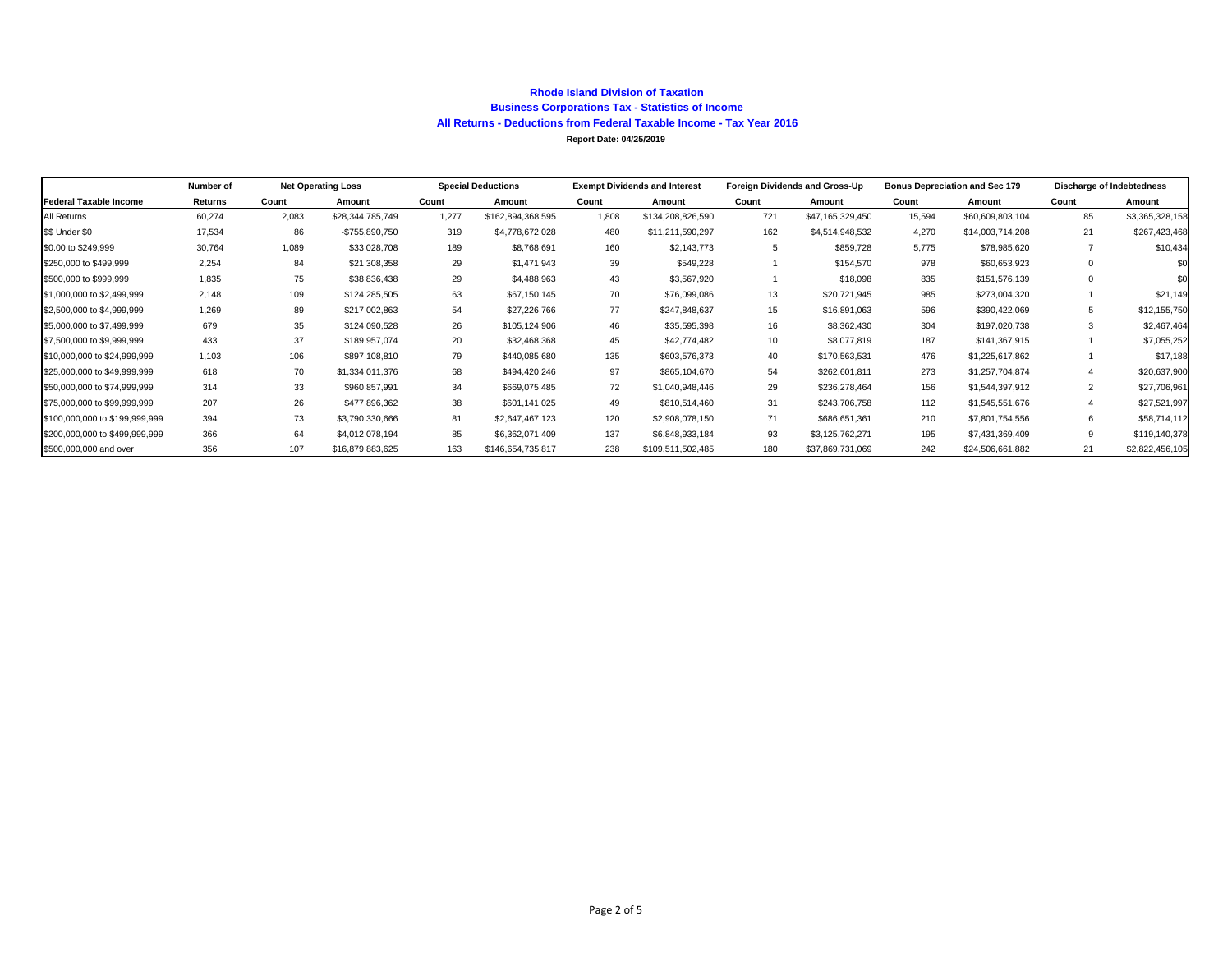### **Rhode Island Division of Taxation Business Corporations Tax - Statistics of Income All Returns - Additions to Federal Taxable Income - Tax Year 2016 Report Date: 04/25/2019**

|                                | Number of |       | Interest Income |       | <b>Rhode Island Corporate Taxes</b> |       | <b>Bonus Depreciation and Sec 179</b> |             | <b>Captive REIT Dividends Paid Deductions</b> | <b>Domestic Production Activity</b> |                  |
|--------------------------------|-----------|-------|-----------------|-------|-------------------------------------|-------|---------------------------------------|-------------|-----------------------------------------------|-------------------------------------|------------------|
| Federal Taxable Income         | Returns   | Count | Amount          | Count | Amount                              | Count | Amount                                | Count       | Amount                                        | Count                               | Amount           |
| All Returns                    | 60,274    | 1,064 | \$6,530,209,215 | 7,412 | \$764,392,220                       | 9,352 | \$84,663,587,790                      | 5           | \$166,629                                     | 1,289                               | \$22,729,157,258 |
| \$\$ Under \$0                 | 17,534    | 206   | \$1,675,541,798 | 2,630 | \$1,379,395                         | 2,950 | \$25,377,219,444                      | 0           | \$0                                           | 30                                  | \$411,465,212    |
| \$0.00 to \$249,999            | 30,764    | 145   | \$2,837,725     | 2,005 | \$4,754,204                         | 2,372 | \$91,244,598                          | 3           | \$13,670                                      | 181                                 | \$19,548,924     |
| \$250,000 to \$499,999         | 2,254     | 46    | \$642,783       | 251   | \$2,728,081                         | 476   | \$67,281,991                          | $\Omega$    | \$0                                           | 48                                  | \$2,304,410      |
| \$500,000 to \$999,999         | 1,835     | 45    | \$1,251,182     | 223   | \$5,502,549                         | 470   | \$165,531,632                         | $\Omega$    | \$0                                           | 52                                  | \$3,335,088      |
| \$1,000,000 to \$2,499,999     | 2,148     | 82    | \$12,193,631    | 362   | \$12,424,293                        | 623   | \$364,241,056                         |             | \$124,794                                     | 91                                  | \$10,592,315     |
| \$2,500,000 to \$4,999,999     | 1,269     | 78    | \$36,856,914    | 272   | \$9,963,738                         | 454   | \$588,200,058                         |             | \$28,165                                      | 79                                  | \$22,658,433     |
| \$5,000,000 to \$7,499,999     | 679       | 34    | \$15,201,455    | 161   | \$15,591,952                        | 240   | \$288,092,940                         | $\mathbf 0$ | \$0                                           | 45                                  | \$18,013,113     |
| \$7,500,000 to \$9,999,999     | 433       | 25    | \$2,141,527     | 119   | \$7,420,657                         | 163   | \$204,498,985                         | 0           | \$0                                           | 32                                  | \$17,594,839     |
| \$10,000,000 to \$24,999,999   | 1,103     | 84    | \$118,184,631   | 336   | \$56,635,862                        | 434   | \$2,436,713,423                       | $\Omega$    | \$0                                           | 113                                 | \$148,858,249    |
| \$25,000,000 to \$49,999,999   | 618       | 54    | \$47,535,988    | 218   | \$28,944,356                        | 282   | \$1,635,873,258                       | $\Omega$    | \$0                                           | 105                                 | \$257,879,270    |
| \$50,000,000 to \$74,999,999   | 314       | 31    | \$38,813,915    | 129   | \$39,500,085                        | 146   | \$1,451,728,029                       | $\Omega$    | \$0                                           | 57                                  | \$256,005,180    |
| \$75,000,000 to \$99,999,999   | 207       | 26    | \$44,404,960    | 87    | \$38,084,046                        | 96    | \$1,893,259,590                       | $\Omega$    | \$0                                           | 47                                  | \$273,861,911    |
| \$100,000,000 to \$199,999,999 | 394       | 60    | \$184,269,072   | 199   | \$81,605,012                        | 205   | \$8,282,649,303                       | $\Omega$    | \$0                                           | 114                                 | \$976,571,196    |
| \$200,000,000 to \$499,999,999 | 366       | 46    | \$280,896,981   | 177   | \$88,805,198                        | 192   | \$8,674,323,059                       | $\Omega$    | \$0                                           | 118                                 | \$1,983,999,987  |
| \$500,000,000 and over         | 356       | 102   | \$4,069,436,653 | 243   | \$371,052,792                       | 249   | \$33,142,730,425                      | 0           | \$0                                           | 177                                 | \$18,326,469,131 |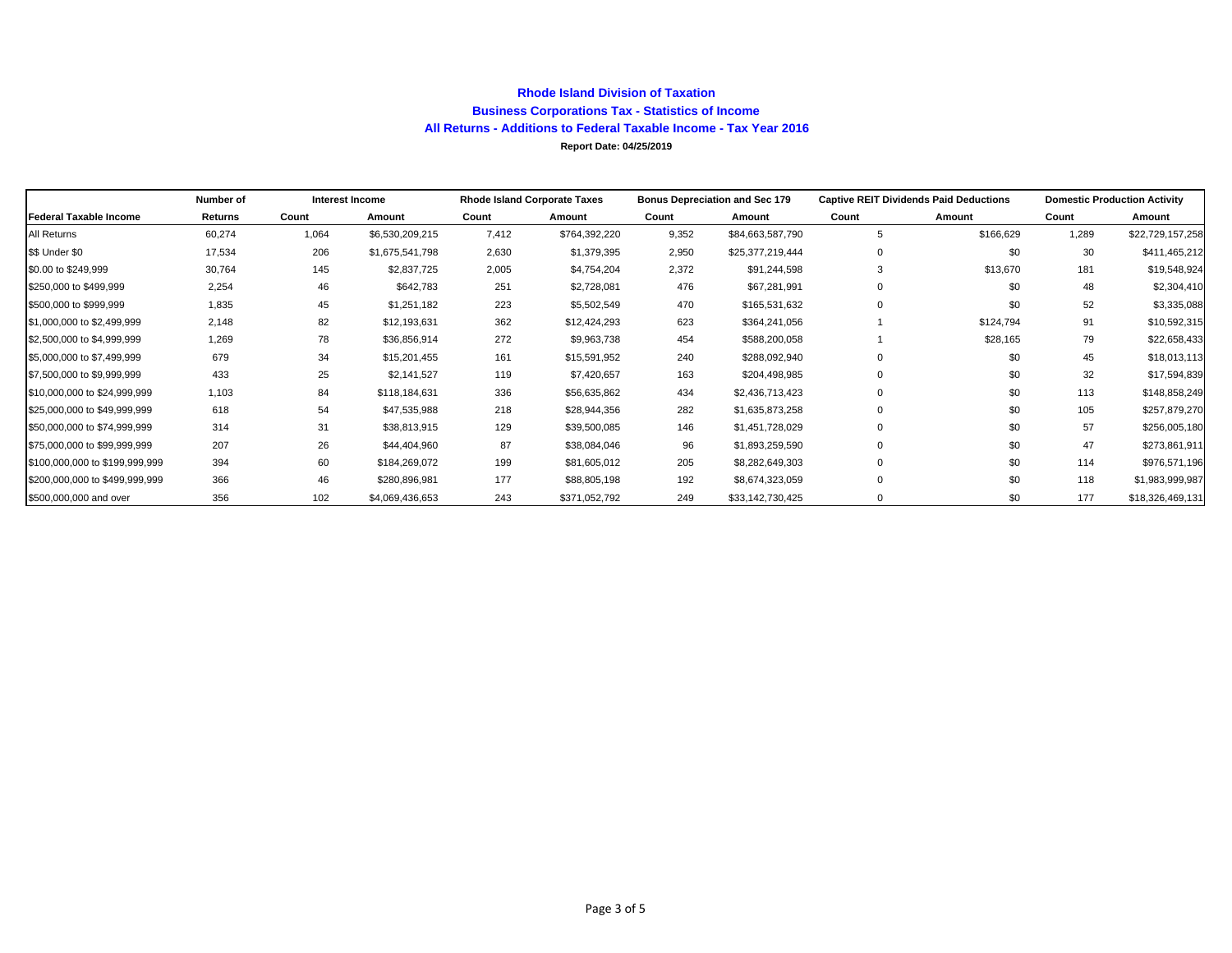### **Rhode Island Division of Taxation Business Corporations Tax - Statistics of Income All Returns - Credits - Tax Year 2016**

**Report Date: 04/25/2019**

|                                |                  |          |                           |             |                       |       |                       | <b>Research &amp; Development</b> |                |          |          |                |                      |
|--------------------------------|------------------|----------|---------------------------|-------------|-----------------------|-------|-----------------------|-----------------------------------|----------------|----------|----------|----------------|----------------------|
|                                | <b>Number of</b> |          | <b>Historic Structure</b> |             | <b>Motion Picture</b> |       | <b>Investment Tax</b> |                                   | <b>Expense</b> |          | Property |                | <b>Other Credits</b> |
| Federal Taxable Income         | <b>Returns</b>   | Count    | Amount                    | Count       | Amount                | Count | Amount                | Count                             | Amount         | Count    | Amount   | Count          | Amount               |
| All Returns                    | 60,274           |          | \$13,220                  |             | \$1,124,973           | 34    | \$968,086             | 97                                | \$1,301,442    |          | \$13,817 | 5              | \$2,764,090          |
| \$\$ Under \$0                 | 17,534           | 0        | \$0                       | $\mathbf 0$ | \$0                   |       | \$98                  | 9                                 | \$8,600        | 0        | \$0      | 0              | \$0                  |
| \$0.00 to \$249,999            | 30,764           | $\Omega$ | \$0                       | $\mathbf 0$ | \$0                   | 5     | \$12,824              | 6                                 | \$27,310       | 0        | \$0      | 0              | \$0                  |
| \$250,000 to \$499,999         | 2,254            | $\Omega$ | \$0                       | $\Omega$    | \$0                   | 0     | \$0                   |                                   | \$118          | $\Omega$ | \$0      | 0              | \$0                  |
| \$500,000 to \$999,999         | 1,835            | $\Omega$ | \$0                       | $\Omega$    | \$0                   | 3     | \$52,544              | 6                                 | \$747          | 0        | \$0      |                | \$10,145             |
| \$1,000,000 to \$2,499,999     | 2,148            | $\Omega$ | \$0                       | $\mathbf 0$ | \$0                   | 4     | \$213,453             | 8                                 | \$221,237      |          | \$13,817 | 0              | \$0                  |
| \$2,500,000 to \$4,999,999     | 1,269            |          | \$13,220                  | $\mathbf 0$ | \$0                   | 3     | \$79,629              | 5                                 | \$3,653        | 0        | \$0      |                | \$25,016             |
| \$5,000,000 to \$7,499,999     | 679              | $\Omega$ | \$0                       | $\Omega$    | \$0                   | 0     | \$0                   |                                   | \$47,040       | 0        | \$0      | 0              | \$0                  |
| \$7,500,000 to \$9,999,999     | 433              | $\Omega$ | \$0                       | $\Omega$    | \$0                   |       | \$16,682              | $\overline{2}$                    | \$138,197      | 0        | \$0      | 0              | \$0                  |
| \$10,000,000 to \$24,999,999   | 1,103            | $\Omega$ | \$0                       | $\Omega$    | \$0                   | 4     | \$121,765             | 11                                | \$28,718       | 0        | \$0      | 0              | \$0                  |
| \$25,000,000 to \$49,999,999   | 618              | $\Omega$ | \$0                       | $\Omega$    | \$0                   |       | \$15,298              | 9                                 | \$49,753       | 0        | \$0      | $\Omega$       | \$0                  |
| \$50,000,000 to \$74,999,999   | 314              | $\Omega$ | \$0                       | $\Omega$    | \$0                   |       | \$5,068               | 6                                 | \$35,967       | 0        | \$0      | $\Omega$       | \$0                  |
| \$75,000,000 to \$99,999,999   | 207              | $\Omega$ | \$0                       | $\Omega$    | \$0                   | 0     | \$0                   |                                   | \$5,438        | 0        | \$0      | 0              | \$0                  |
| \$100,000,000 to \$199,999,999 | 394              | $\Omega$ | \$0                       | $\Omega$    | \$0                   |       | \$351,649             | 9                                 | \$89,674       | 0        | \$0      | 0              | \$0                  |
| \$200,000,000 to \$499,999,999 | 366              | $\Omega$ | \$0                       | $\Omega$    | \$0                   | 3     | \$62,038              | 8                                 | \$124,448      | $\Omega$ | \$0      | $\overline{2}$ | \$39,767             |
| \$500,000,000 and over         | 356              | $\Omega$ | \$0                       |             | \$1,124,973           | 4     | \$37,038              | 12                                | \$520,542      | 0        | \$0      |                | \$2,689,162          |